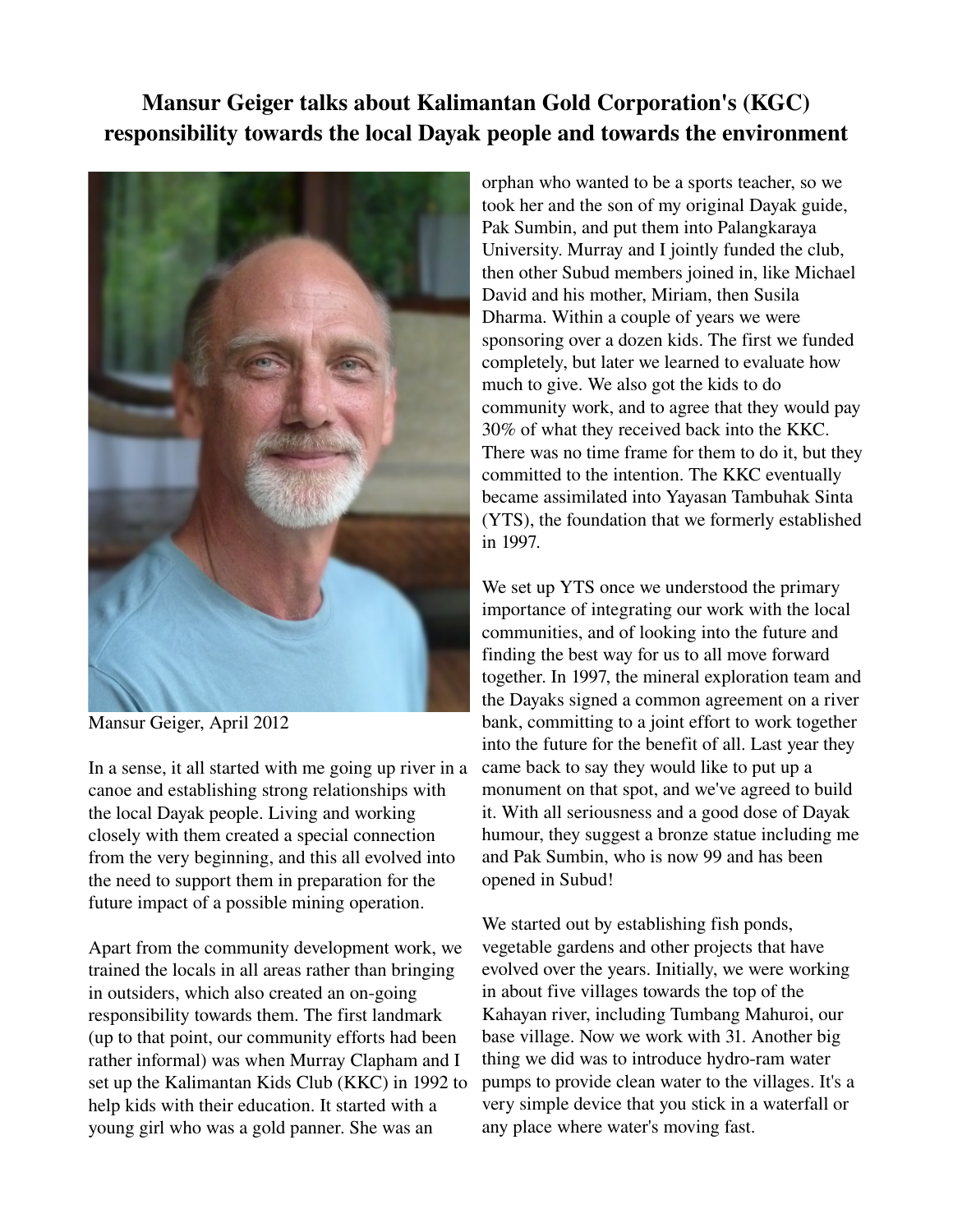In 2003, Bardolf Paul joined YTS, then gradually took over from Pak Haryo Habirono as director in 2004. Bardolf's expertise and knowledge (gained in Vietnam and India) was of great significance for us, as we realized that we were potentially finding a copper/gold mine, which would represent a much larger operation and, consequently, have an impact on the whole region rather than on just a few villages. So good governance and the capacity for people to manage their affairs became crucial.

This is no short-term effort and has to continue into the future; it not only involves villages, but also the local government. Government, people, the company and the environment – those are the four focal points. The first three have to understand their responsibilities to make it all work, and to establish good environmental practices that will bring about healthy development that is aware of and maintains the correct balance. Back in the day there was much less environmental awareness; but now the original triangle (company, villages, government) has become a diamond. Typically, mining involves 30 years of exploration, struggle and pain; then, suddenly, it can take off in a big way – though the odds make it one of the biggest gambles around. Our years of working with locals have prepared us for a situation where, historically speaking, things would become crazy and go askew. This is where our experience is greatly to our advantage.

Unfortunately, part of our struggles have been due to a shortage of money – especially over the past 5 years. Most companies in a similar situation would have died long ago, but it was the belief of a small number of people that kept things going. After the 2008 financial crisis, we had to stop pretty much everything. We couldn't go on funding the operation, and I had the very difficult and painful task of having to let everyone know; yet, they all took it very well and said they hoped we'd be back. For a year, Bardolf and I took no salaries, while trying to keep something afloat. We even had to stop directly funding YTS, but, thanks to the work that had already been done, Bardolf was able to

attract outside funding. Then the business environment changed (commodity markets recovered and boomed) and there was a sudden renewed interest. Ten companies were making serious moves towards us, but we didn't get the kind of deals we expected till Freeport came along. Since we did the deals with Freeport and Tigers in early 2011, we've been able to start funding YTS again, to the tune of \$30.000 a month.

Freeport took the old Geo-physical data that we had, and which we had been able to get thanks to funds raised when we went public in Canada in 2006. Nowadays you can look at all that material using a whole new range of technological means, and you can create 3D images of whatever is way below the surface. What Freeport discovered was very exciting in terms of having the size potential they're interested in (they won't consider anything if it's not gigantic). And, interestingly enough, mining on this kind of large scale has the potential of having minimal environmental impact compared to many other projects like coal mining or palm oil plantations. As a successful mining company we would be in a position to create enormous conservation areas within our concession, because we'd already be out in the jungle, with the infrastructure and the money to have a really positive impact. In addition to all the technical side, Freeport really sees, understands and appreciates the value of what KGC and YTS have done. From their own history, Freeport now understands the importance of taking care of the community aspect from the early days, and the value it would have for its damaged reputation. They realize our worth and are interested in letting us continue to work in the way we've been working till now. So, this reflects what Bapak told us so long ago, that we can be the initiators and the pioneers who will be able to influence the way things develop.

In the eyes of a company like Freeport, we have achieved an enormous amount, and this will influence how things develop in the future. It's going to be a massive challenge, but we are